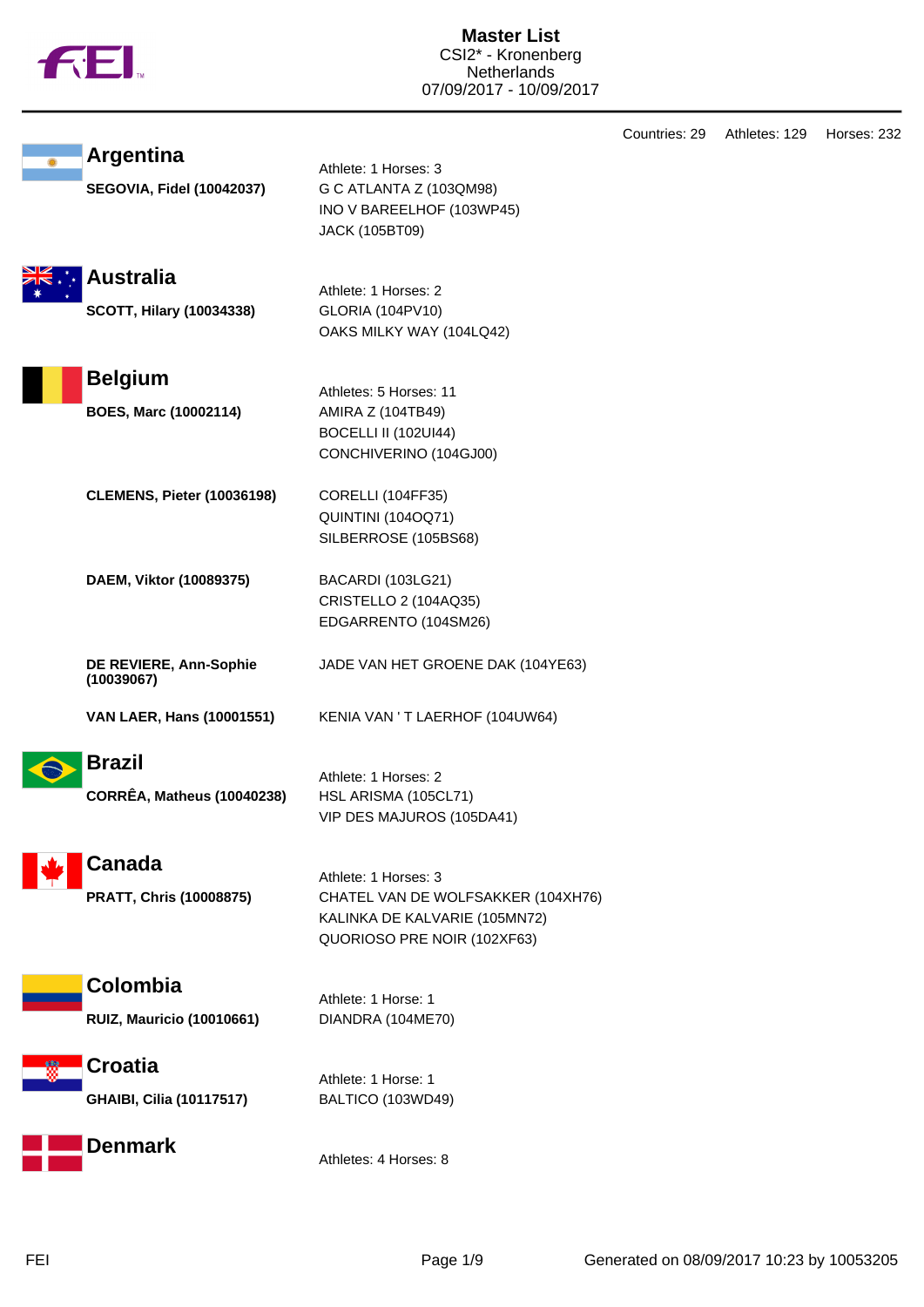|            | 七七                                               | <b>Master List</b><br>CSI2* - Kronenberg<br><b>Netherlands</b><br>07/09/2017 - 10/09/2017          |
|------------|--------------------------------------------------|----------------------------------------------------------------------------------------------------|
|            | <b>BUCKA, Sofie Yderstræde</b><br>(10100649)     | CHAMPION DE QUIDAM RV (103VG13)                                                                    |
|            |                                                  | EL NINJO VAN DE KWADE HEYDE (103NW17)                                                              |
|            | <b>KRISTENSEN, Kim (10001936)</b>                | ALBERT K (104FE79)<br>DIMITRI Z (104FD74)                                                          |
|            | <b>MADSEN, Frederik Frank</b><br>(10077085)      | QUESTION DE COEUR (105TQ19)                                                                        |
|            | PEDERSEN, Soren (10002816)                       | TAILORMADE CHABALOU (105BT70)<br>TAILORMADE CHACLADINE (105MO53)<br>TAILORMADE CHALOUBET (103DB99) |
| <b>FEI</b> | <b>FEI Flag</b>                                  | Athletes: 9 Horses: 13                                                                             |
|            | AL HASAWI, Rakan (10064129)                      | DENNIS (104PD43)<br><b>DENVER (105HE86)</b>                                                        |
|            | AL HUNAIDI, Yara (10047708)                      | CARIVARI (105SK17)<br>DINKY TOY VAN DE CASTERSHOEVE (105SK18)                                      |
|            | AL KHORAFI, Ali (10012161)                       | CHERIL (104HN53)                                                                                   |
|            | AL QAOUD, Aysha (10034880)                       | ERONETTA (105HQ27)                                                                                 |
|            | AL QAOUD, Noora (10047680)                       | ANNALITA (103HY16)<br>BEONIEK (104CZ90)                                                            |
|            | AL SABAH, Sheikh Yousuf<br>(10048062)            | <b>FEMKE EC (104CN19)</b>                                                                          |
|            | ALANNAZ, Ahmad T F A<br>(10122780)               | D'UKASE (103GX57)                                                                                  |
|            | <b>BIN ESSA, Lujain (10055578)</b>               | BROERE WING (102MD28)<br>ZLATAN (103DV71)                                                          |
|            | <b>BIN ESSA, Lulu (10047709)</b>                 | DIALOTTIE (104XM62)                                                                                |
|            | <b>France</b><br><b>BOURGET, Yfke (10084335)</b> | Athletes: 3 Horses: 5<br>CHEF VAN'T RUYTERSHOF Z (104XJ79)                                         |
|            | DE CHAMBORD, Damien                              | TAM TAM DU VALON (104HT30)                                                                         |
|            | (10059223)                                       | VITI DE LONGA (104XE90)                                                                            |
|            | <b>GEORGES PICOT, Aurelien</b><br>(10069877)     | HELIOS VAN DE HERMITAGE (104AY09)                                                                  |
|            |                                                  | PAOLYNE DES PLAINS (104HR98)                                                                       |
|            | Germany                                          | Athletes: 15 Horses: 31                                                                            |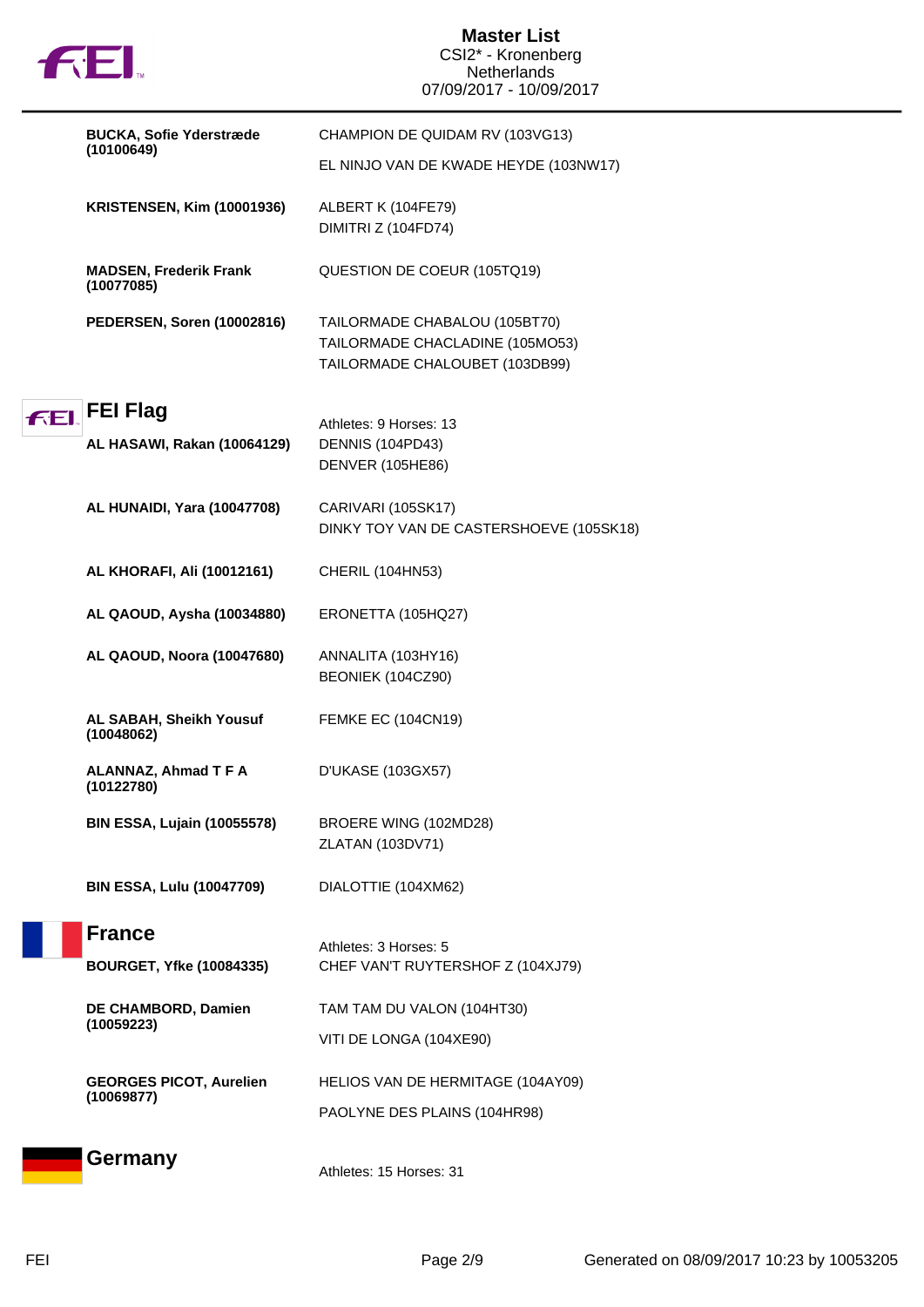

| <b>ASSENMACHER, Joanna</b><br>(10083352)                  | X FACTOR (104Cl66)                                                        |
|-----------------------------------------------------------|---------------------------------------------------------------------------|
| BATTERMANN, Philipp (10088939) CHILI CON PEPPER (104PN50) | CLARISTO (105LK89)                                                        |
| ECKERMANN, Katrin (10009854)                              | DUKENDY (105AQ77)<br>F.C. OKARLA (105LS15)<br>FIREBALL (105UD34)          |
| <b>HAASE, Daniela (10114256)</b>                          | COLESTROS (104YA35)                                                       |
| <b>KRAPF, Theresa (10017144)</b>                          | CHECKER S 2 (104XI57)                                                     |
| NAGEL-TORNAU, Sarah<br>(10018921)                         | BAQUERO 6 (104ZT88)<br>BARBOU DE RUET (103CA34)<br>CHARISMA E 2 (103VG62) |
| POHL, Nicola (10071629)                                   | BIBENBREAKER (103FS60)<br>COPAIN HD (104EI76)<br>WALONA 15 (102VY54)      |
| <b>SCHERENBERG, Marcel</b><br>(10136494)                  | QUIDAM'S ALEGRIA (GER45919)<br>RHIANNA S (105HV16)                        |
| SCHMIDT, Viktoria (10128986)                              | ATHENA (102WD07)<br>SIR DOUGLAS 10 (104MW34)                              |
| <b>SCHMITZ, Uwe (10054790)</b>                            | BEL AIR 2 (104FN52)<br><b>CORENTO (104VX18)</b><br>FAREWELL 26 (102QW77)  |
| <b>VOIGT, Laura (10092221)</b>                            | CLASSIFIED LOVE (104NA66)                                                 |
| <b>VOSS, Thomas (10002934)</b>                            | CHANDO 2 (103VD88)<br>WAT NU 34 (104DJ13)                                 |
| <b>WARGERS, Jana (10036936)</b>                           | AFRAH 4 (104NH51)<br>COLT 24 (104NS44)                                    |
| WEGFAHRT, Marcel (10024646)                               | AGROPOINT CERNA (103TF29)<br>CHACCLAIT (105NE53)<br>QUAX 42 (103UY98)     |
| <b>WINKELMANN, Rupert Carl</b><br>(10142172)              | CAROSSO 2 (104DA38)<br><b>TRIBUTE (105HB22)</b>                           |
|                                                           |                                                                           |



Athletes: 12 Horses: 20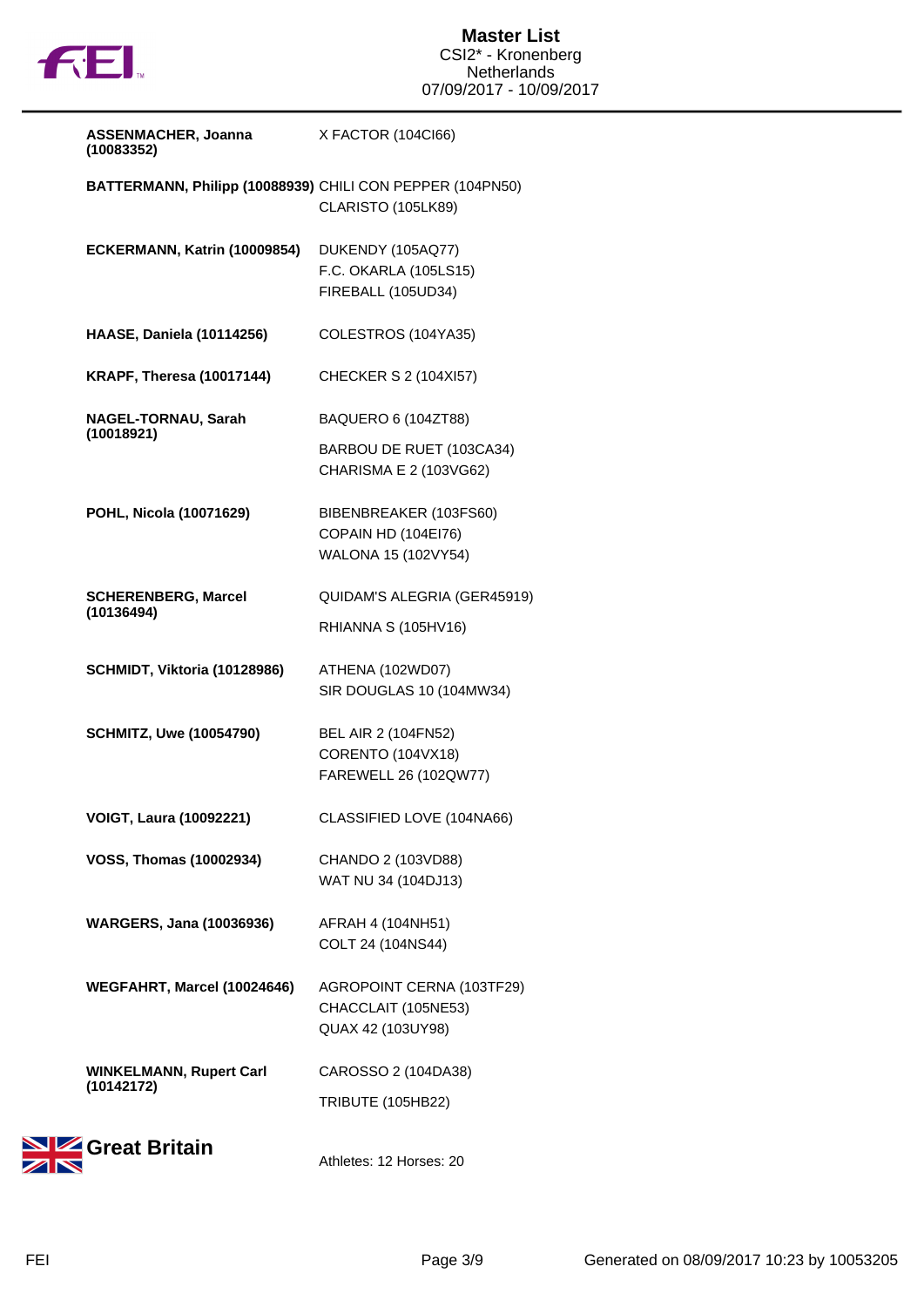

|   | <b>BARR, Alex (10068408)</b>      | BETTILINA (104EM96)                                                               |
|---|-----------------------------------|-----------------------------------------------------------------------------------|
|   | <b>BEVAN, Paul (10002491)</b>     | DEANGELO II (105CU51)                                                             |
|   | BILLINGTON, James (10010489)      | BALTIC VDL (103RU36)<br>COMFORTUNA VDL (104YB45)<br>VDL CARTELLO (104JZ97)        |
|   | CLAYTON, Matthew (10119504)       | ARDENTEGGLE POLTARF (104JE16)                                                     |
|   | DIXON, Jonathan (10081611)        | CONTINIO (NED42646)<br>EUROHILL'S CALCARY (104LR91)<br>GANTICO (104BL03)          |
|   | <b>EMBLEN, James (10031715)</b>   | SKELWITH LADY DELILAH (105CX64)                                                   |
|   | HALL, Isaac (10139206)            | CONRAD (105DW25)                                                                  |
|   | <b>HOWARD, Portia (10006860)</b>  | CONTELLA (103XU25)                                                                |
|   | <b>KENT, Morgan (10084555)</b>    | DOLORES (104PV13)                                                                 |
|   | MCPHERSON, David (10001084)       | CLIFF 67 (104FF92)                                                                |
|   | MENDOZA, Jessica (10047109)       | CONSTANCE (103VV31)<br>SAM DE BACON (103SL17)<br>WAN ARCHITECT (102MA12)          |
|   | WHITAKER, George (10035406)       | BELORA DE WALYRO (105BQ87)<br><b>NOTIS ME (105KI94)</b><br>POLLY POCKET (103CF43) |
|   | <b>Ireland</b>                    | Athletes: 4 Horses: 9                                                             |
|   | <b>HOWLEY, Richard (10028092)</b> | ELECTRA B (105BI97)<br>TANGO DU VALDECIE (103ZN87)                                |
|   | <b>KENNY, Darragh (10017246)</b>  | BENGTSSON (103CX87)<br>CHAKITO (104BV76)<br>IMPORTANT DE MUZE (104QO05)           |
|   | <b>MARSHALL, Harry (10001565)</b> | BARCELONA (103SK23)<br>CLAUDIO (105KU41)                                          |
|   | <b>MCGUANE, Philip (10098403)</b> | E-LADY (105MD90)<br>ENTERTAINER V (104LP47)                                       |
| ✿ | <b>Israel</b>                     | Athlete: 1 Horse: 1                                                               |
|   | GOLDSTEIN, Danielle (10010654)    | DARTBREAKER (104JC53)                                                             |

H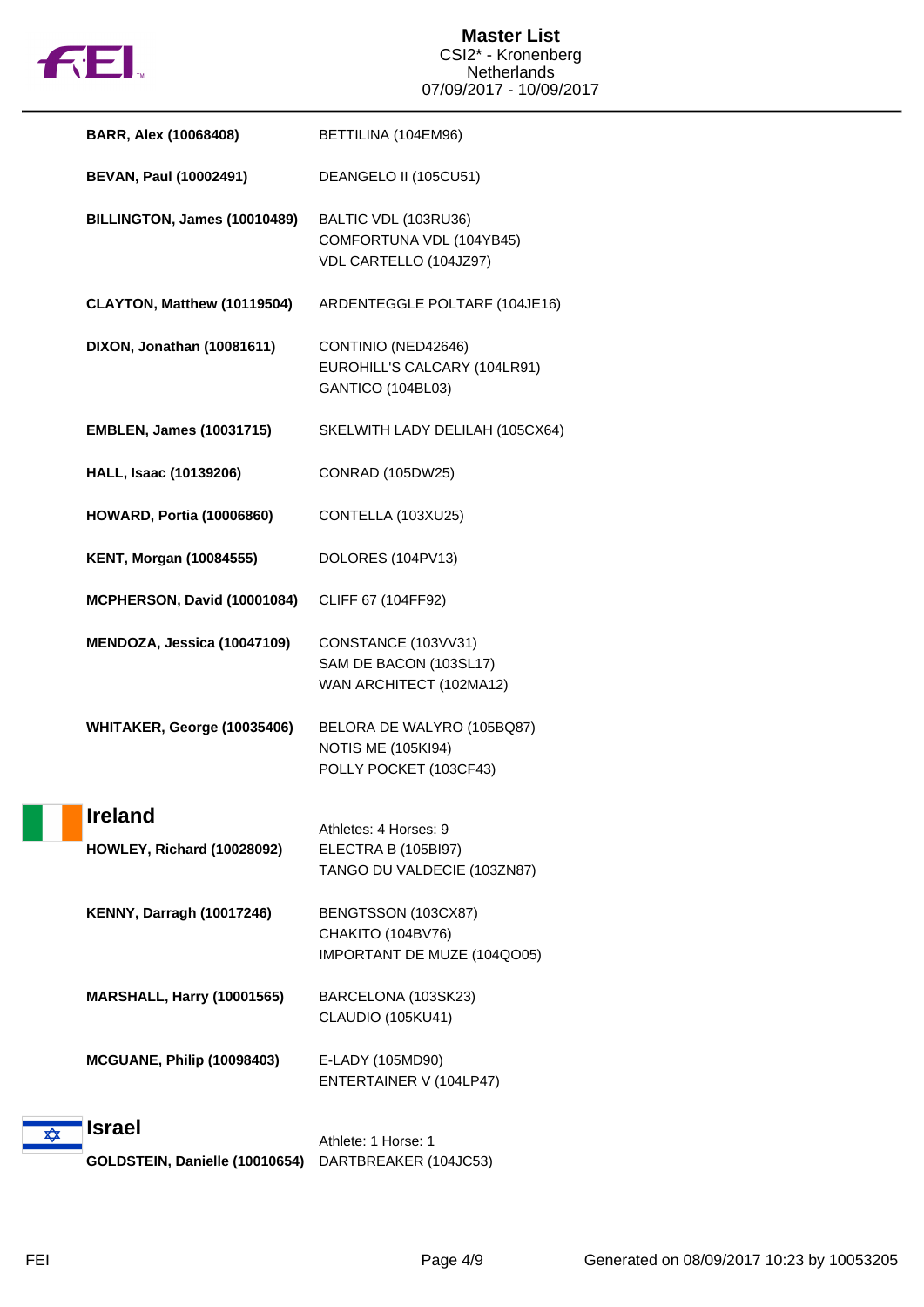

| <b>Italy</b><br>ALFONSO, Antonio (10008214)                           | Athletes: 5 Horses: 11<br>DARDINO (105CE80)<br>DREAM VAN GENERHESE (104QA87)              |
|-----------------------------------------------------------------------|-------------------------------------------------------------------------------------------|
| BUCCI, Piergiorgio (10016401)                                         | HEARTBREAKER VD ACHTERHOE (103WG77)<br>LORENZO (104TW61)                                  |
| CAPPONI, Francesca (10010018)                                         | BRAVOUR (104CQ82)<br>COLORADO SPRINGS 2 (105FS38)<br>MAGICAL JW (103VG29)                 |
| <b>CRISTOFOLETTI, Michael</b><br>(10017285)                           | CHACCOLINO (105HX05)<br>CHIKERIA (104GM11)<br>CIAO 2 (104HT66)                            |
| SANFELICE, Antonio (10000260)                                         | INDIANA DEL TERRICCIO (103AM00)                                                           |
| Japan<br><b>MASUI, Toshiki (10000394)</b>                             | Athletes: 2 Horses: 3<br>TALOUBETDARCO K Z (103JP32)                                      |
| YOSHIZAWA, Hikari (10058479)                                          | CONRATO (104UN71)<br>QUINKA (105OH08)                                                     |
| Jordan<br>NASER, Ra'ad (10005784)                                     | Athlete: 1 Horse: 1<br><b>DOLCE M (105HJ14)</b>                                           |
| <b>Mexico</b><br><b>MACARI CARRILLO, Tanimara</b><br>Maria (10087930) | Athlete: 1 Horses: 2<br>FEMINKA (105HY27)<br><b>FREJUS (105UE58)</b>                      |
| <b>Morocco</b><br><b>GHAIBI, Karim (10054706)</b>                     | Athlete: 1 Horses: 2<br>DUPONT'S HJ OTTO MATIC (103QE45)<br>HANNA V.D BROEKKANT (103YN06) |
| <b>Netherlands</b><br>ALKEMA, Patrick (10110611)                      | Athletes: 34 Horses: 64<br>CROCODILE DUNDEE (104QU38)                                     |
| <b>BULTHUIS, Niels (10109726)</b>                                     | BLUE SILVER (102XJ68)<br>GICERO VAN HET LEMMENSHOF (104VZ84)                              |
| <b>COUMANS, Gabriel (10006293)</b>                                    | COCO BLUE DE LUI (104UB87)<br>FLO (105IZ50)                                               |

þ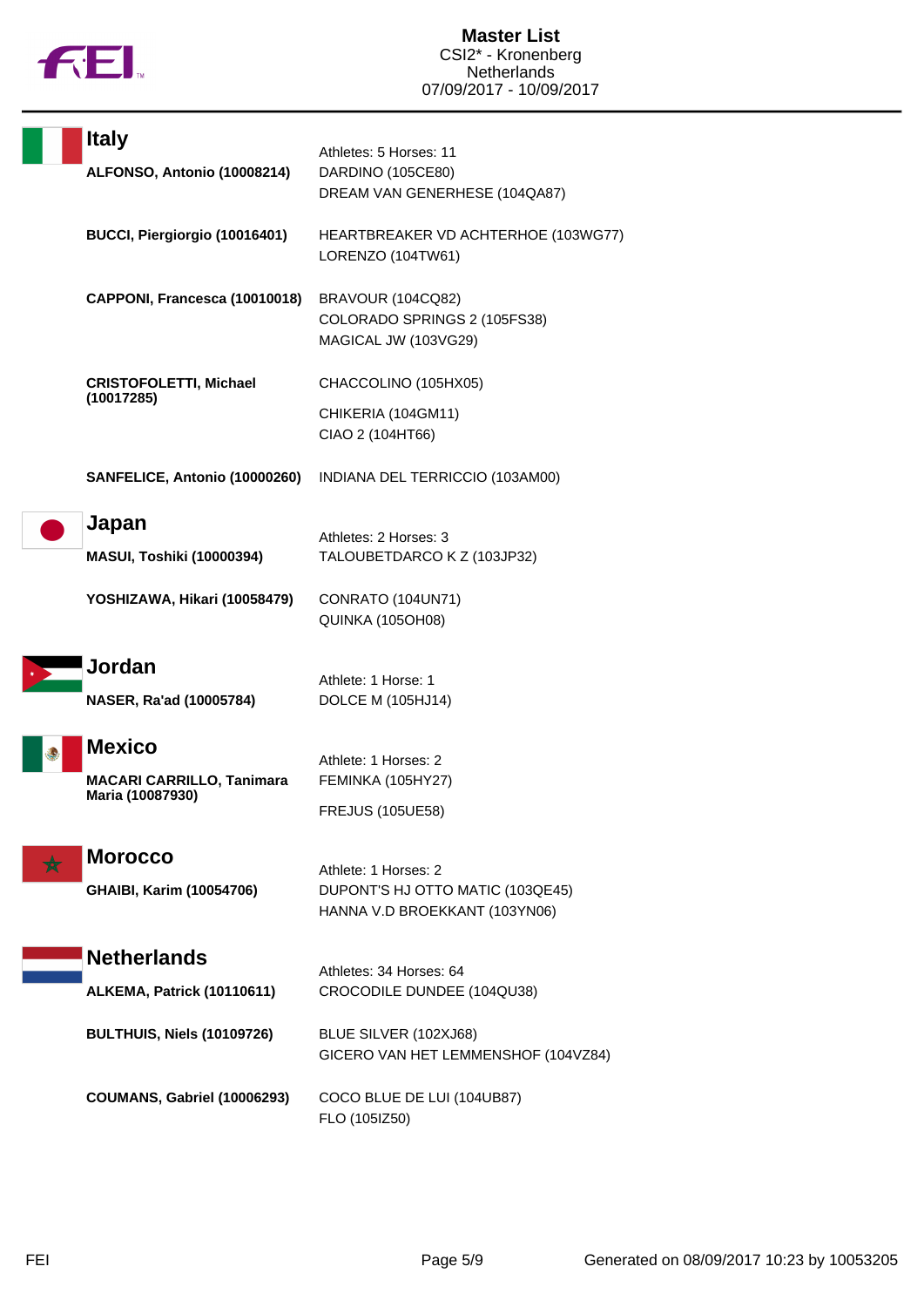

| <b>GEERINK, Sander (10028871)</b>  | <b>BENTLEY N. (104KV83)</b><br><b>ENORM B. (104VA04)</b>                        |
|------------------------------------|---------------------------------------------------------------------------------|
| <b>GEERINK, Vincent (10060763)</b> | BEAUMONT (103TG62)<br><b>ERANTA (104ZK59)</b>                                   |
| <b>HAKVOORT, Iris (10108406)</b>   | DON'T TELL ME WHAT TO DO (104JS14)                                              |
| HOUWEN, Kristian (10024259)        | EDINBURGH (104MW70)<br>QUESTA Z (104LR04)                                       |
| <b>JANSSEN, Paul (10039056)</b>    | D.ALBA R 67 (105CX36)                                                           |
| <b>JOCHEMS, Kevin (10048555)</b>   | DREAM BOY M (104ZQ20)<br><b>ESTORIL (105IG96)</b><br>EVITA (104PY06)            |
| JOPPEN, Loewie (10031514)          | BIANCA III (105NH12)<br>ILATINA (104IA32)                                       |
| <b>KEUNEN, Pieter (10016589)</b>   | CAPE CORAL RBF Z (104UI78)                                                      |
| KLOPPER, Delphine (10090404)       | GLADDYS VD LINDEHOEVE Z (104IA99)                                               |
| <b>KNOESTER, Glenn (10035336)</b>  | CLINT EASTER (104QJ50)<br><b>EMPIRE (104SM13)</b>                               |
| LEMMEN, Patrick (10024693)         | BEAU DU ROUET (103CD77)<br>ELINE MARIA M (105DI87)<br>IDEAAL (104XX03)          |
| <b>MARTENS, Joost (10001797)</b>   | <b>EMPIRE (104WN17)</b><br>QUIRINAL (105MQ02)                                   |
| MULDER, Pim (10029206)             | CAMBIATO (104HN20)<br><b>ECANTO J (104XG95)</b>                                 |
| <b>NOOREN, Lisa (10056878)</b>     | DIENELLIE (104EQ51)<br>POSITANO (104QM04)                                       |
| PEELS, Boy (10029218)              | AMANDO (104WJ83)<br>CENTORITO (104JH30)                                         |
| ROOSENDAAL, Maud (10080168)        | BENSHOUF (104XG24)<br>DUNDEE (104YM77)                                          |
| <b>SCHUTTERT, Frank (10021399)</b> | BEAUTIFUL RED (104RP40)<br>SILBERMOND (104OJ77)<br>TIOPEPE DES CHAMPS (103VO50) |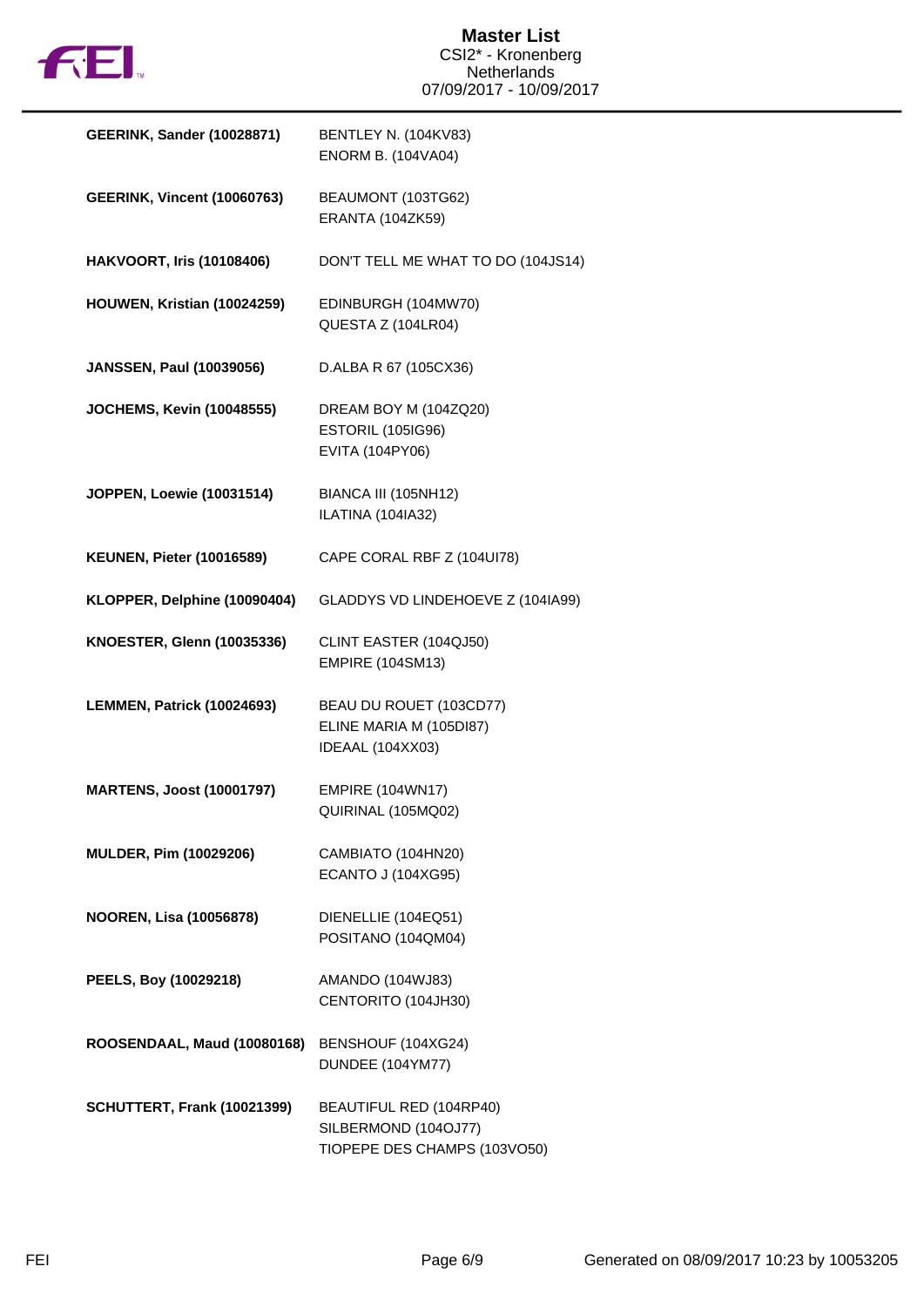

|   | <b>SNELS, Zoi (10071742)</b>                           | BRAVEHEART (104LO74)<br>ELTON JOHN (104MW77)                          |
|---|--------------------------------------------------------|-----------------------------------------------------------------------|
|   | <b>STEEGHS, John (10060965)</b>                        | HERMAN HOF TER ZEEDYCKE (105GT53)<br>J & B VAN DE ROLLEBEEK (104ZT96) |
|   | <b>TACKEN, Emile (10001204)</b>                        | CAS (104TG30)<br>WATERSTONE (GBR43014)                                |
|   | <b>TACKEN, Niels (10002391)</b>                        | CHENNA Z (103XO67)                                                    |
|   | TIEBOT, Liza (10082241)                                | C'EST LA VIE (104GW76)<br>DADDY COOL JTH (104MQ13)                    |
|   | VAN ASTEN, Mathijs (10002231)                          | AMICHI H Z (105NT12)<br>CALL GIRL 5 (104XA66)                         |
|   | VAN DEN BURG, Bas (10156948)                           | ELDORA R (105UB23)                                                    |
|   | VAN DEN NIEUWENHUIJZEN,<br>Marwin (10108963)           | ETON (105IP53)                                                        |
|   | VAN DEN OETELAAR, Tim<br>(10042932)                    | EL BASTA (105UB26)                                                    |
|   |                                                        | EL-CLASSICO (105KF91)                                                 |
|   | VAN GRUNSVEN, Demi (10048553) EVER SO CLEVER (105FQ31) | <b>TINKA'S HOPE (103GZ83)</b>                                         |
|   | VAN GRUNSVEN, Jens (10047663) DOMA SUE (103EW45)       | LA CALIDO (103VK01)                                                   |
|   | VAN MIERLO, Maikel (10015747)                          | DI CARCENTO (104MU26)<br>EUROPE (104MU25)                             |
|   | VAN STRAATEN, Josta (10072539) CIAO BELLA S (1040189)  | ERACHELLE -S (105HO84)                                                |
|   | <b>VAN WYLICK, Paul (10138795)</b>                     | CANTATE (105CK33)                                                     |
|   |                                                        | CASANOVA 447 (105SD78)<br>SLYTHERIN (104RF63)                         |
|   | <b>New Zealand</b>                                     | Athlete: 1 Horse: 1                                                   |
|   | <b>MEECH, Daniel (10001049)</b>                        | FINE (105BO12)                                                        |
|   | <b>Poland</b>                                          |                                                                       |
|   | <b>MAJCHROWICZ, Natalia</b><br>(10154628)              | Athlete: 1 Horse: 1<br>ARCO (104VO87)                                 |
| σ | <b>Portugal</b>                                        | Athletes: 3 Horses: 6                                                 |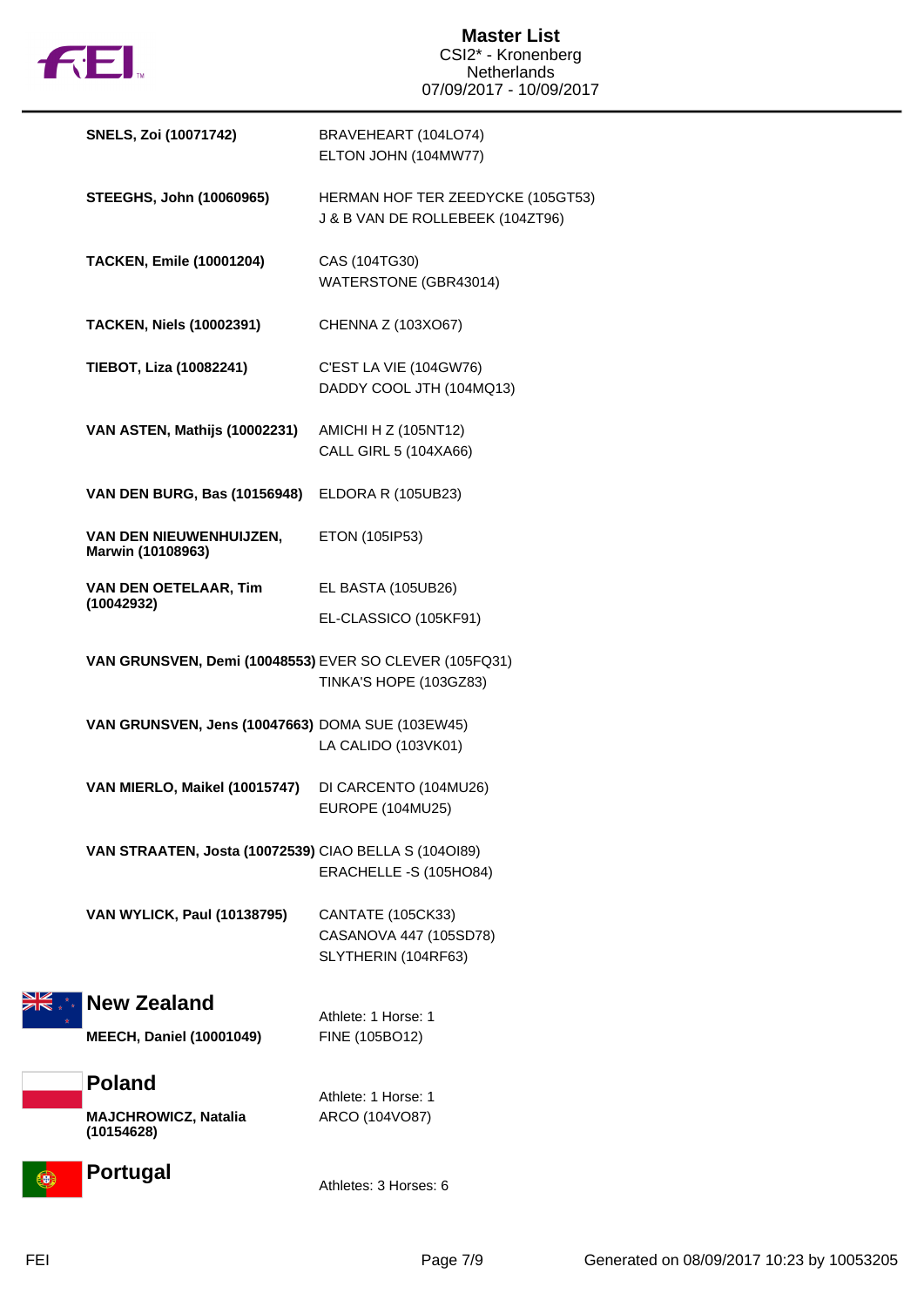

## **Master List** CSI2\* - Kronenberg Netherlands 07/09/2017 - 10/09/2017

|                | <b>ALMEIDA, Rodrigo Giesteira</b>                                   | HASSAN VAN DE WITTEMOERE (104TW87)                                                     |
|----------------|---------------------------------------------------------------------|----------------------------------------------------------------------------------------|
|                | (10058729)                                                          | ISOLDE VD HEFFINCK (104RW70)<br>JAMAL VD HEFFINCK (104WY92)                            |
|                | <b>MASCARENHAS DE LEMOS,</b><br><b>Alexandre (10007780)</b>         | ANGEL Z (103WQ40)                                                                      |
|                | <b>MORGADO, Rodrigo Silva</b><br>(10068842)                         | EMIEL (105DE64)                                                                        |
|                |                                                                     | EVIVA (105ES08)                                                                        |
|                | Qatar                                                               | Athletes: 5 Horses: 5                                                                  |
|                | AL EMADI, Salman Mohammed A ZORRO Z (BEL41096)<br>S (10044090)      |                                                                                        |
|                | AL GHAZALI, Nasser (10072832)                                       | QUEL HOMME (102QB89)                                                                   |
|                | AL MARRI, Rashid Towaim Ali<br>(10044078)                           | <b>BEYONCE (103OU45)</b>                                                               |
|                | AL RUMAIHI, Mubarak Yousuf A S VIVALDI K (1020L60)<br>(10024183)    |                                                                                        |
|                | AL SUWAIDI, Salmen Sultan A M CANTARO 32 (GER41811)<br>(10044119)   |                                                                                        |
| <u> 220 UN</u> | Saudi Arabia (Kingdom                                               | Athletes: 4 Horses: 7                                                                  |
|                | of)<br>AL EID, Khaled Abdulaziz                                     | HOLLISTER (104UP48)                                                                    |
|                | (10001928)                                                          | INA VAN DE NIEUWBURGHOEVE (104KY57)                                                    |
|                | ALHAMAZANI, Abdulrahman<br>Mufhid (10048210)                        | BIRGITTA (103TD05)                                                                     |
|                | ALMOBTY, Khaled Abdulrahman DESERT STORM II (103ZP97)<br>(10048756) |                                                                                        |
|                |                                                                     | DONA EVITA (102OL22)<br>ZYPERN 4 (104NP33)                                             |
|                | ALSAUD, H.r.h. Prince Mansour<br>(10072481)                         | <b>UNTA Z (103SD13)</b>                                                                |
| 痛              | <b>Spain</b>                                                        | Athletes: 2 Horses: 3                                                                  |
|                |                                                                     | ESCOBAR, Luis Jesus (10002075) J'ADORE VAN'T VOORTVELD (104HI12)<br>QUALIDAM (104JX68) |
|                | ROGER IBARS, Gabriela<br>(10083347)                                 | FANI PUIGROQ (104FK69)                                                                 |
|                | <b>Sweden</b>                                                       | Athletes: 4 Horses: 6                                                                  |
|                |                                                                     |                                                                                        |